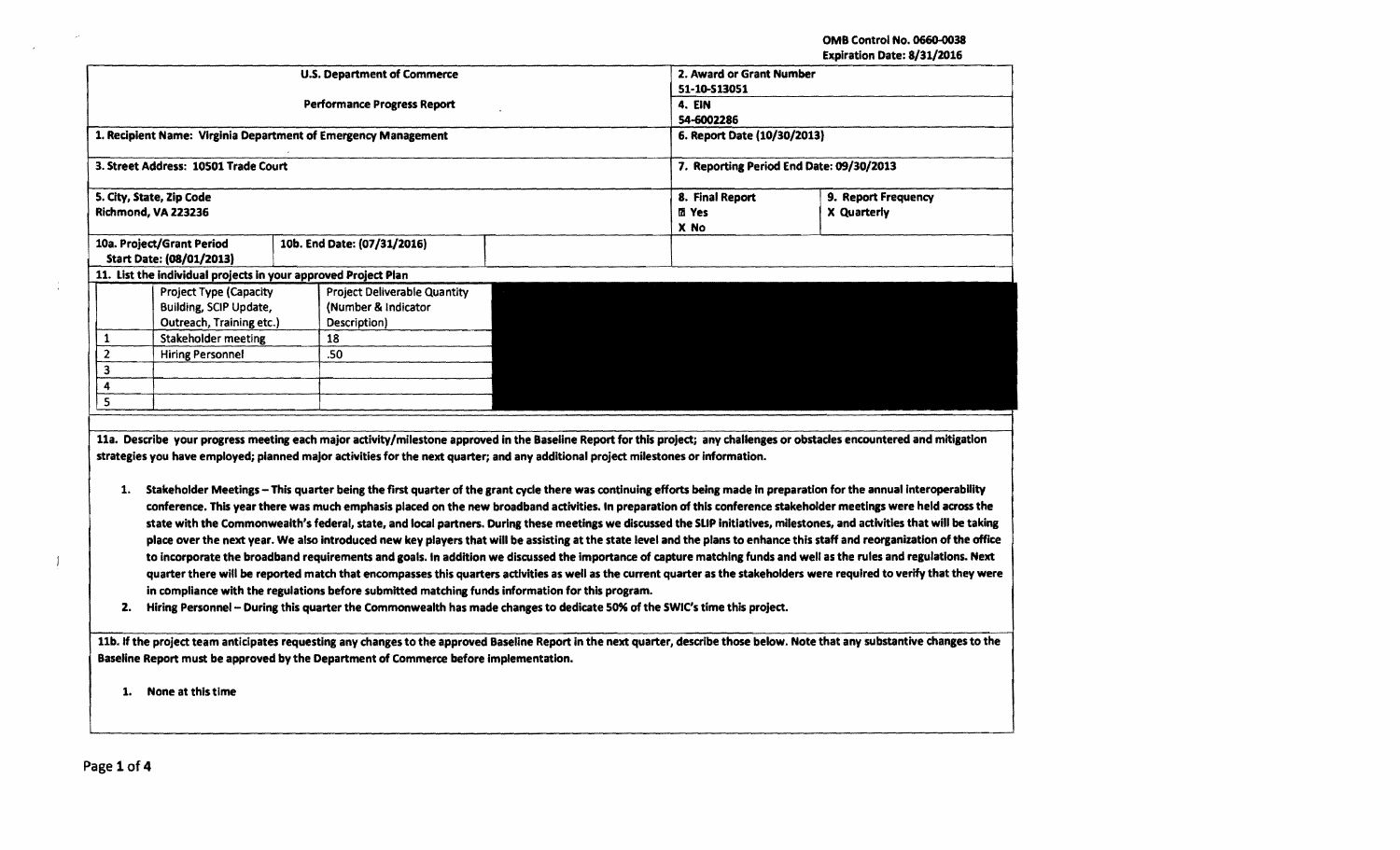11c. Provide any other Information that would be useful to NTIA as it assesses this project's progress.

1. None at this time

lld. Describe any success stories or best practices you have Identified. Please be as spedflc as possible.

1. None at this time

12. Personnel

12a. If the project is not fully staffed, describe how any lack of staffing may impact the project's time line and when the project will be fully staffed.

1. The project Is not fully staffed during the first quarter; these activities take an average of 90 days to complete.

## 12b. Staffing Table

| <b>Job Title</b> | FTE %<br>____________ | <b>Project(s) Assigned</b> | Change |
|------------------|-----------------------|----------------------------|--------|
| <b>SWIC</b>      | 50%                   | PSBN, FirstNet,            |        |
|                  |                       |                            |        |

| <b>IOVE ROW</b> |  |  | Add Row 11 P |  |  |  |  |
|-----------------|--|--|--------------|--|--|--|--|
|                 |  |  |              |  |  |  |  |
|                 |  |  |              |  |  |  |  |

13. Subcontracts (Vendors and/or SUbredplents)

13a. Subcontracts Table -Include all subcontractors. The totals from this table must equal the "Subcontracts Total" In Question 14f.

| Name                                                    | <b>Subcontract Purpose</b>                                             | Type<br>(Vendor/Subrec.) | RFP/RFQ<br>issued<br>(Y/N) | Contract<br>Executed<br>(Y/N) | <b>Start</b><br>Date | <b>End</b><br>Date | <b>Total Federal</b><br><b>Funds Allocated</b> | <b>Total Matching</b><br><b>Funds Allocated</b> | Project and % Assigned |
|---------------------------------------------------------|------------------------------------------------------------------------|--------------------------|----------------------------|-------------------------------|----------------------|--------------------|------------------------------------------------|-------------------------------------------------|------------------------|
| Data<br><b>Collection</b>                               | To collect information<br>from stakeholders for<br><b>PSBN</b>         | Vendor                   | N                          | N                             |                      |                    | \$280,000                                      |                                                 |                        |
| Project<br>Manager/Subj<br>ect Matter<br><b>Experts</b> | Assist in development<br>of planning for est of<br><b>NPSBN</b>        | Vendor                   | N                          | N                             |                      |                    | \$1,147,380                                    |                                                 |                        |
| Regional<br>Coordination/<br>Outreach/Offi<br>ce Mgr    | Organize stakeholder<br>meetings; maintain<br>website and<br>awareness | Vendor                   |                            | N                             | 10/1/20<br>13        | 6/30/1             | \$402,480                                      |                                                 |                        |
| Interop<br>Conference                                   | Annual stakeholder<br>conference, tracks<br>will include               | Vendor                   | v                          |                               | 10/1/20<br>13        | 12/201             | \$150,000                                      |                                                 |                        |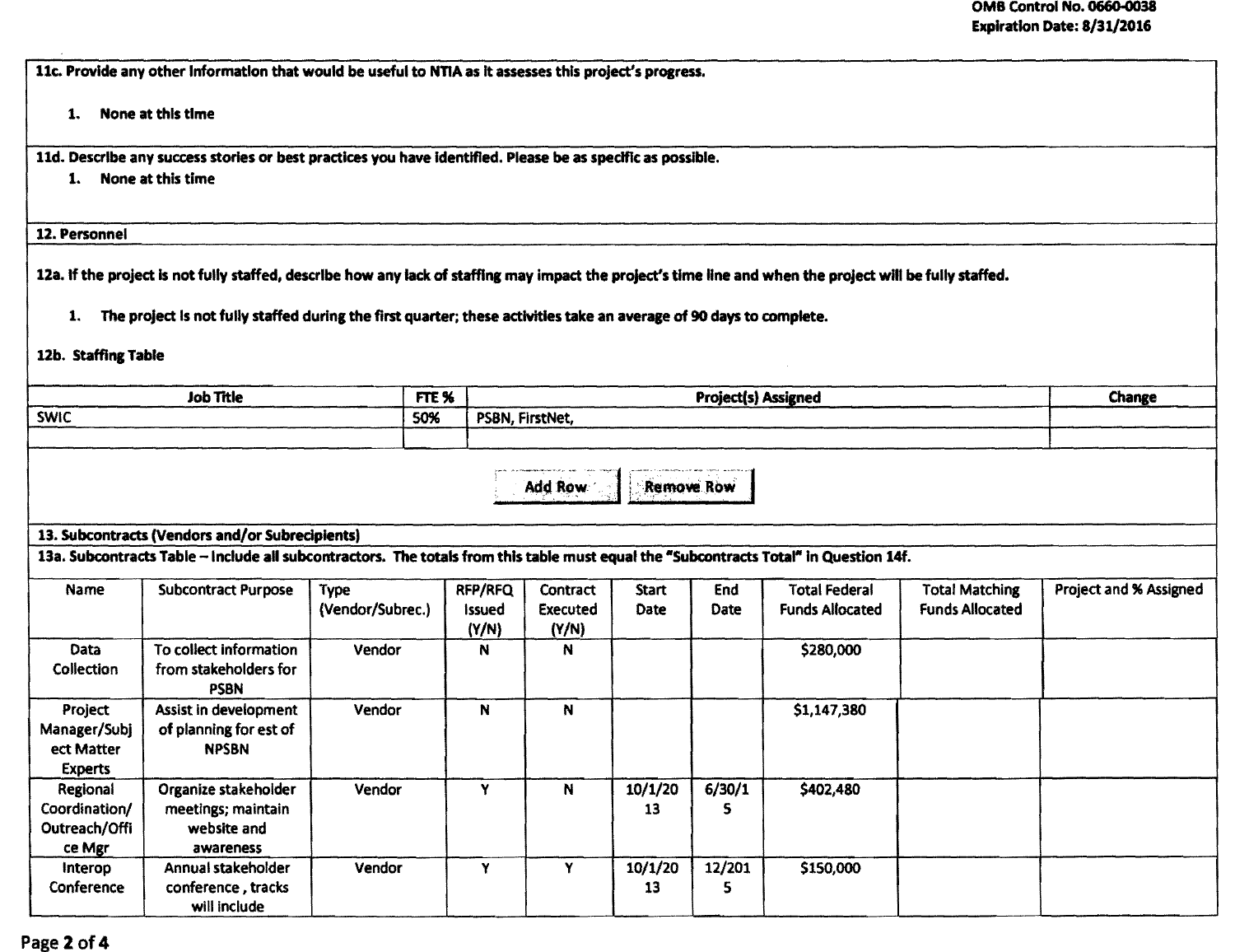|                                                                                                                                                                                                 | informational sessions<br>on PSBN                                                                                                                     |                              |                                       |         |                            |                                                                                     |                                      |                                                   |  |                                 |  |  |  |
|-------------------------------------------------------------------------------------------------------------------------------------------------------------------------------------------------|-------------------------------------------------------------------------------------------------------------------------------------------------------|------------------------------|---------------------------------------|---------|----------------------------|-------------------------------------------------------------------------------------|--------------------------------------|---------------------------------------------------|--|---------------------------------|--|--|--|
| Add Row<br>Remove Row.                                                                                                                                                                          |                                                                                                                                                       |                              |                                       |         |                            |                                                                                     |                                      |                                                   |  |                                 |  |  |  |
| 13b. Describe any challenges encountered with vendors and/or subrecipients.                                                                                                                     |                                                                                                                                                       |                              |                                       |         |                            |                                                                                     |                                      |                                                   |  |                                 |  |  |  |
|                                                                                                                                                                                                 | Some contracts have been secured during the first quarter; however, activity did not start until second quarter and will be reported during that PPR. |                              |                                       |         |                            |                                                                                     |                                      |                                                   |  |                                 |  |  |  |
|                                                                                                                                                                                                 |                                                                                                                                                       |                              |                                       |         |                            |                                                                                     |                                      |                                                   |  |                                 |  |  |  |
| 14. Budget Worksheet                                                                                                                                                                            |                                                                                                                                                       |                              |                                       |         |                            |                                                                                     |                                      |                                                   |  |                                 |  |  |  |
|                                                                                                                                                                                                 |                                                                                                                                                       |                              |                                       |         |                            |                                                                                     |                                      |                                                   |  |                                 |  |  |  |
| Columns 2, 3 and 4 must match your current project budget for the entire award, which is the SF-424A on file.<br>Only list matching funds that the Department of Commerce has already approved. |                                                                                                                                                       |                              |                                       |         |                            |                                                                                     |                                      |                                                   |  |                                 |  |  |  |
| Project Budget Element (1)                                                                                                                                                                      |                                                                                                                                                       | Federal Funds<br>Awarded (2) | <b>Approved Matching</b><br>Funds (3) |         | <b>Total Budget</b><br>(4) |                                                                                     | <b>Federal Funds</b><br>Expended (5) | <b>Approved Matching Funds</b><br>Expended (6)    |  | <b>Total Funds Expended (7)</b> |  |  |  |
| a. Personnel Salaries                                                                                                                                                                           |                                                                                                                                                       | \$228,000                    |                                       |         | \$228,000                  |                                                                                     | \$0.00                               |                                                   |  | \$0.00                          |  |  |  |
| b. Personnel Fringe Benefits                                                                                                                                                                    |                                                                                                                                                       | \$82,609                     |                                       |         | \$82,609                   |                                                                                     | \$0.00                               |                                                   |  | \$0.00                          |  |  |  |
| c. Travel                                                                                                                                                                                       |                                                                                                                                                       | \$105,480                    |                                       |         | \$105,480                  |                                                                                     | \$0.00                               |                                                   |  | \$0.00                          |  |  |  |
| d. Equipment                                                                                                                                                                                    |                                                                                                                                                       | \$0                          |                                       |         |                            | \$0                                                                                 | \$0.00                               |                                                   |  | \$0.00                          |  |  |  |
| e. Materials/Supplies                                                                                                                                                                           |                                                                                                                                                       | \$29,401                     |                                       |         | \$29,401                   |                                                                                     | \$0.00                               |                                                   |  | \$0.00                          |  |  |  |
| f. Subcontracts Total                                                                                                                                                                           |                                                                                                                                                       | \$2,167,060                  |                                       |         | \$2,167,060                |                                                                                     | \$0.00                               |                                                   |  | \$0.00                          |  |  |  |
| g. Other                                                                                                                                                                                        |                                                                                                                                                       | \$144,300                    |                                       | 689,213 | \$833,513                  |                                                                                     | \$0.00                               |                                                   |  | \$0.00                          |  |  |  |
| h. Total Costs                                                                                                                                                                                  |                                                                                                                                                       | \$2,756,850                  |                                       | 689,213 | \$3,446,063                |                                                                                     | \$0.00                               |                                                   |  | \$0.00                          |  |  |  |
| i. % of Total                                                                                                                                                                                   |                                                                                                                                                       | 80%                          | 20%                                   |         | 100%                       |                                                                                     | 0%                                   | 0%                                                |  | %                               |  |  |  |
|                                                                                                                                                                                                 |                                                                                                                                                       |                              |                                       |         |                            |                                                                                     |                                      |                                                   |  |                                 |  |  |  |
|                                                                                                                                                                                                 | 16a. Typed or printed name and title of Authorized Certifying Official                                                                                |                              |                                       |         |                            |                                                                                     |                                      | 16c. Telephone (area code, number, and extension) |  |                                 |  |  |  |
| <b>Cheryl Lee</b>                                                                                                                                                                               |                                                                                                                                                       |                              |                                       |         |                            | 804 897 9760                                                                        |                                      |                                                   |  |                                 |  |  |  |
|                                                                                                                                                                                                 |                                                                                                                                                       |                              |                                       |         |                            | 16d. Email Address                                                                  |                                      |                                                   |  |                                 |  |  |  |
| <b>Grants Director</b>                                                                                                                                                                          |                                                                                                                                                       |                              |                                       |         |                            |                                                                                     | Cheryl.Lee@vdem.virginia.gov         |                                                   |  |                                 |  |  |  |
|                                                                                                                                                                                                 |                                                                                                                                                       |                              |                                       |         |                            |                                                                                     |                                      |                                                   |  |                                 |  |  |  |
| 16b. Signature of Authorized Certifying Official<br>M                                                                                                                                           |                                                                                                                                                       |                              |                                       |         |                            | 16e. Date Report Submitted (month, day, year)<br>10/30/2013 - Resubmitted 12/9/2013 |                                      |                                                   |  |                                 |  |  |  |